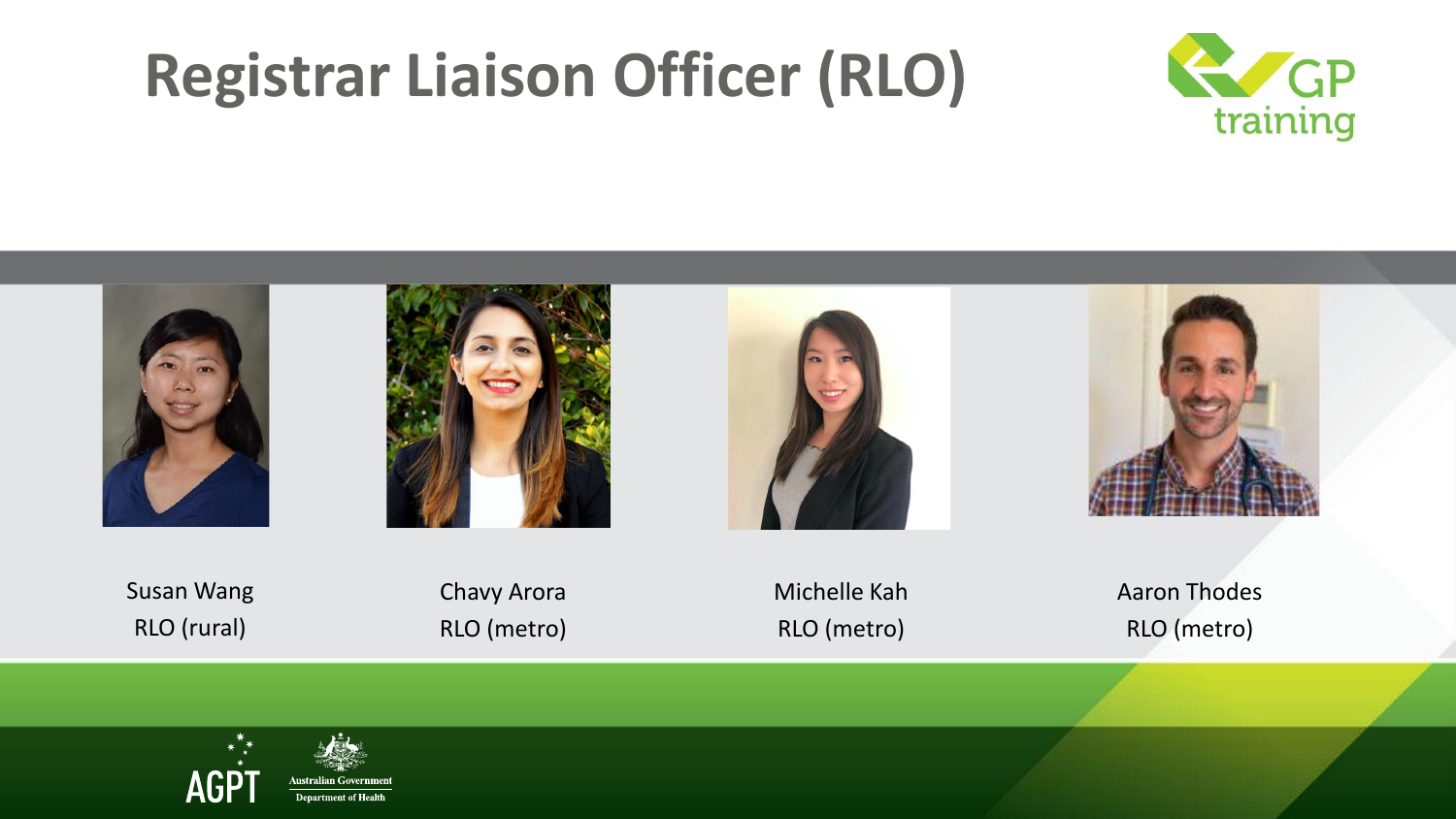# **What is a Registrar Liaison Officer?**

- We liaise between registrars and Eastern Victoria GP Training (EV)
- Assist with conflict resolution if and when the need arises
- We represent the views of registrars to EV, as well as facilitate communication between them
- We provide support to registrars
- We take any feedback from registrar cohort regarding changes to the program to EV
- We provide representation and act as a contact point for registrars. This can include:
	- EV sub-committees
	- GPRA
	- RACGP
- We provide information about GP vocational training to prospective GP registrars or new EV registrars

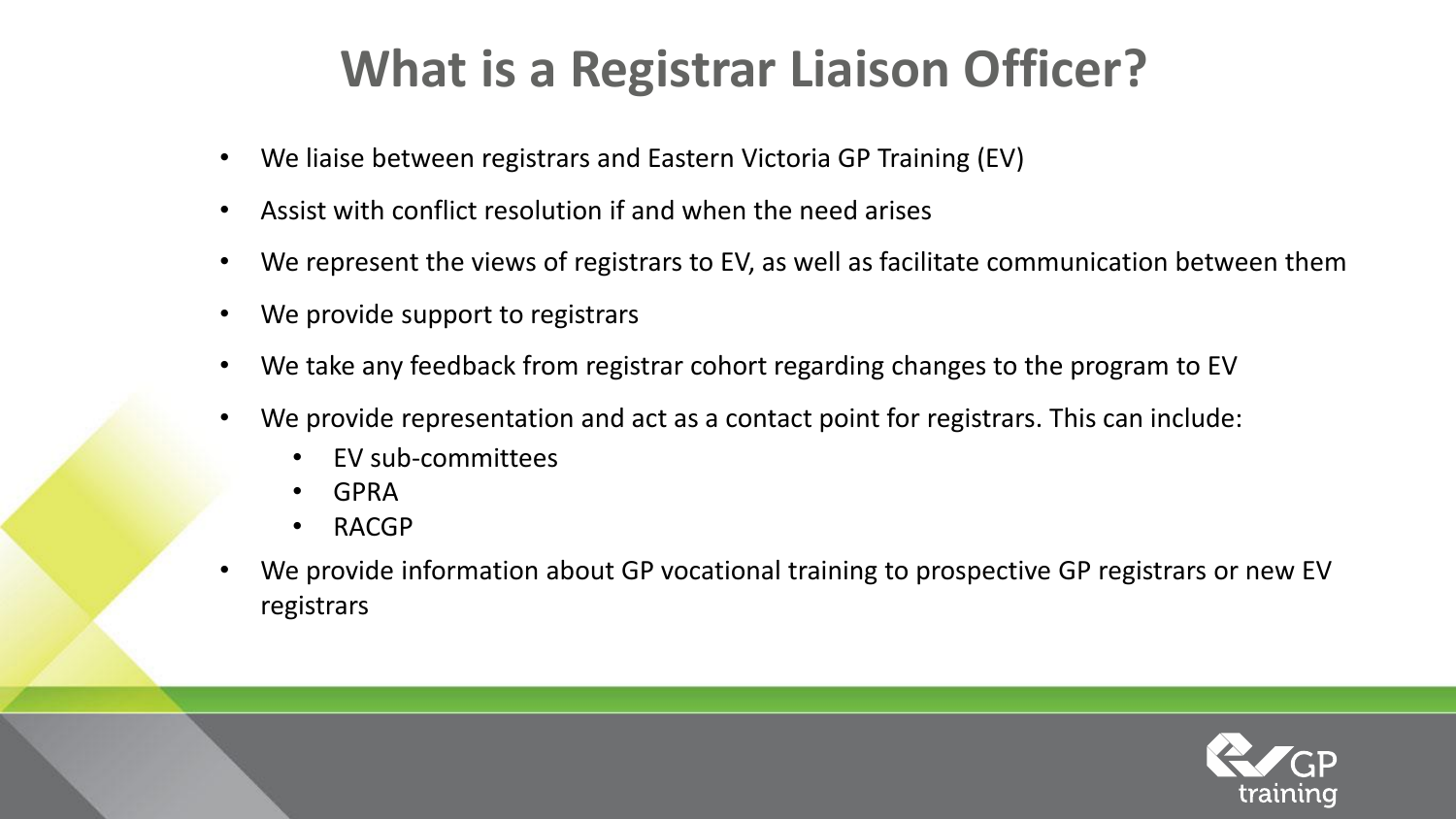# **Contact your RLO if experiencing**

- Contract issues
- Issues relating to pays
- Leave issues
- Reduction in hours at work, which may as a result affect training time
- Stress
- Conflicts at work i.e. bullying
- Not feeling supported i.e. workplace
- Looking for a study group/partner

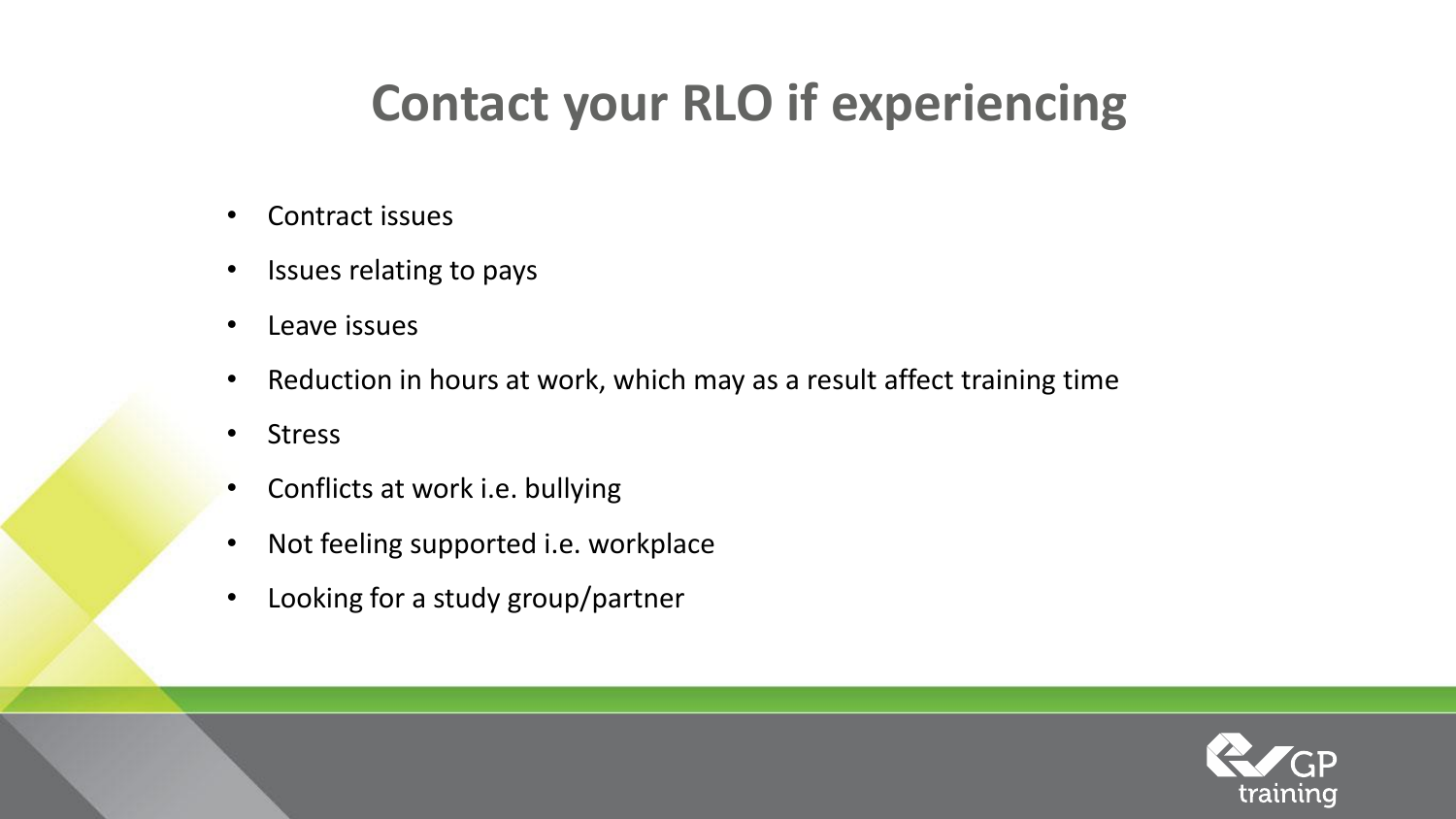### **About us**

If we may not be able to assist you, we will definitely direct you the right way and to the right people.

The RLOs take turns looking through emails (so there is always someone rostered on everyday) and will definitely get back to you ASAP.

Find out more by visiting the RLO page on the EV website at

<https://www.evgptraining.com.au/about-us/our-team/registrar-liaison-officers/>

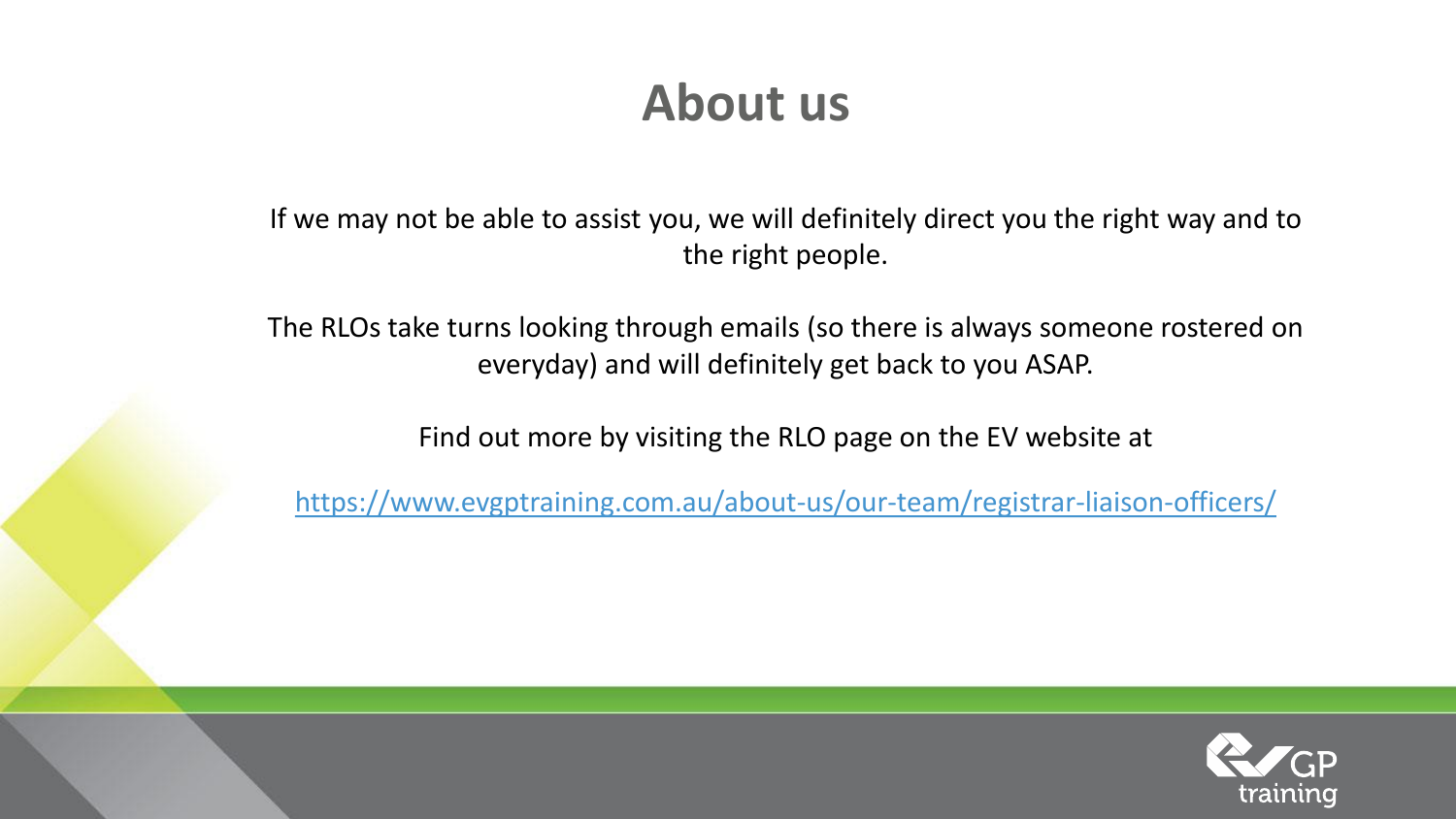**GPRA** 

You may also contact the GPRA directly for advice and support or if you are having issues or questions relating to your employment agreement.

[https://gpra.org.au](https://gpra.org.au/)

Information is also available on the National Terms and Conditions for the Employment of Registrars (NTCER)

We also encourage registrars to become a member of GPRA